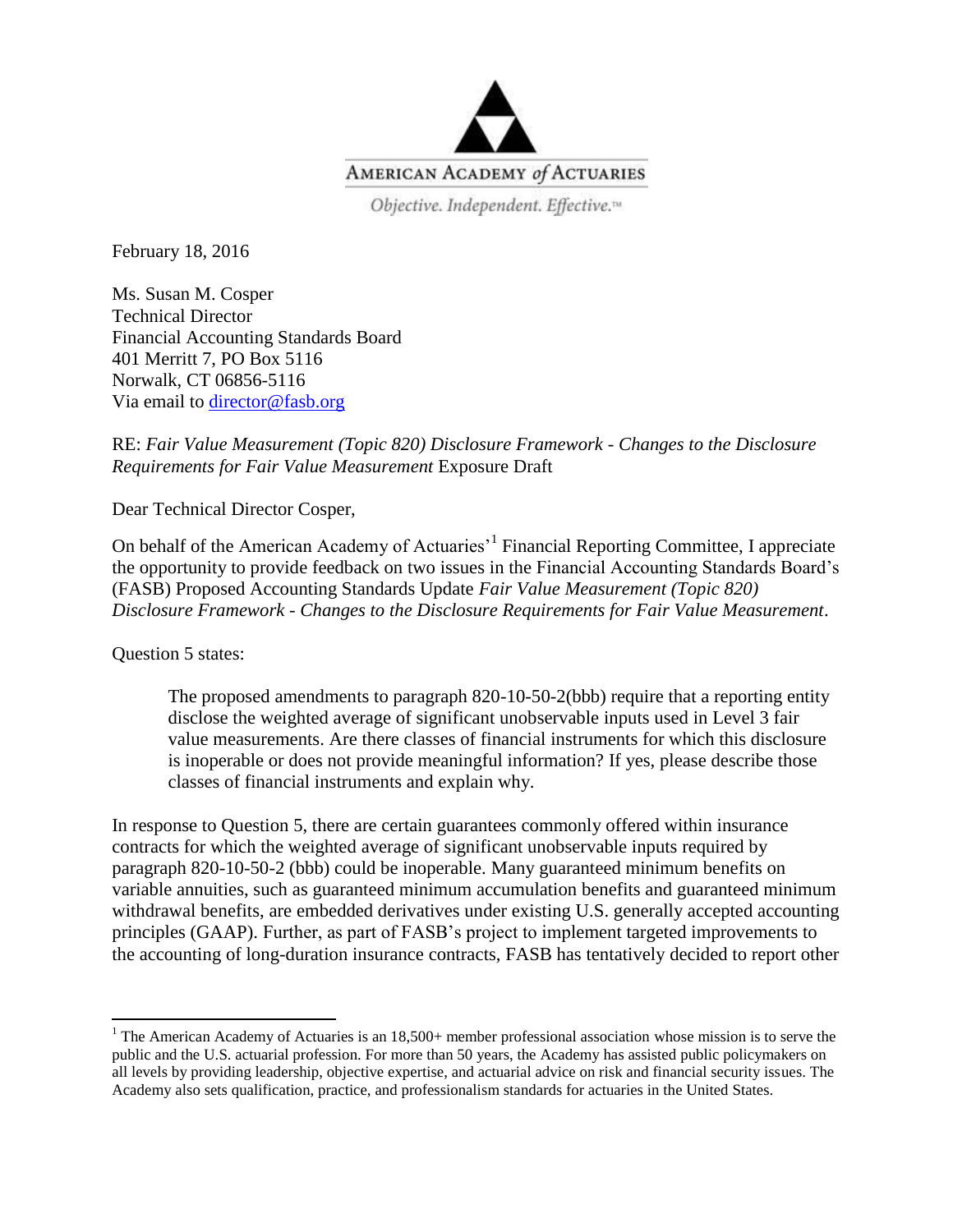similar guarantees (e.g., guaranteed minimum death benefits and guaranteed minimum income benefits) at fair value.

A typical approach to calculating the fair value of a variable annuity guarantee involves projecting the guarantee cash flows under many stochastic economic scenarios for many years. The average cash flows over the stochastic scenarios are then discounted back to the valuation date. The number of scenarios varies, but using 1,000 or more scenarios is not uncommon.

The cash flow projection involves a number of actuarial assumptions, such as mortality, surrender, and benefit utilization rates. These rates may vary for each policyholder, for each year of the projection, and even by scenario when dynamic policyholder behaviors are modeled.

Mortality, for example, may be 0.1 percent for one policyholder in the first year of the projection, growing to 0.11 percent the following year and ultimately to 100 percent by the end of the projection. An older policyholder may have an initial mortality assumption of 0.3 percent.

Lapse and utilization rates also are likely to vary over time by scenario. For example, under a scenario in which equity prices and/or interest rates decline, the surrender assumption may be 1 percent in year 5 and 2 percent in year 10. Under a scenario in which equity rates and/or interest rates increase, the surrender assumption may be 5 percent and 7 percent in years 5 and 10, respectively. In addition, the projected cash flow amounts and the present value of the cash flow amounts, which would be the most relevant basis for a weighted average, vary each year under each scenario for each policyholder.

A weighted average of these actuarial assumptions for a cohort of contracts may require averaging millions of data points and, as a result, will not be meaningful when calculated. The expense required to alter valuation systems to capture the necessary information will not result in useful information for investors.

Also, the weighted average disclosure does not take into account that assumptions may be interrelated. For example, even if the entity came up with an average surrender rate of 5 percent and an average utilization rate of 2 percent, it is possible that these values could never occur together at any point in the valuation, which further limits the value of using weighted averages. Instead, we recommend that the existing disclosure of ranges of values be enhanced to require a narrative description of the actuarial assumptions used, which should be specific enough to be useful to financial statement readers but not so specific that it would reveal proprietary pricing information. This disclosure could include a discussion of how the assumptions interact with each other.

Even if the existing disclosure of a range of possible values were enhanced with more description, there are situations where a more limited range of values would be more useful to readers of financial statements. Therefore, entities should have flexibility to disclose less than the full range of possible values if doing so would make the disclosed range more meaningful. As an example, the mortality assumptions used in a variable annuity guarantee fair value could range

<sup>&</sup>lt;sup>2</sup> "Insurance [Project—Targeted Improvements to the Accounting for Long-Duration Contracts"](http://www.fasb.org/cs/ContentServer?c=Document_C&pagename=FASB%2FDocument_C%2FDocumentPage&cid=1176164382615)